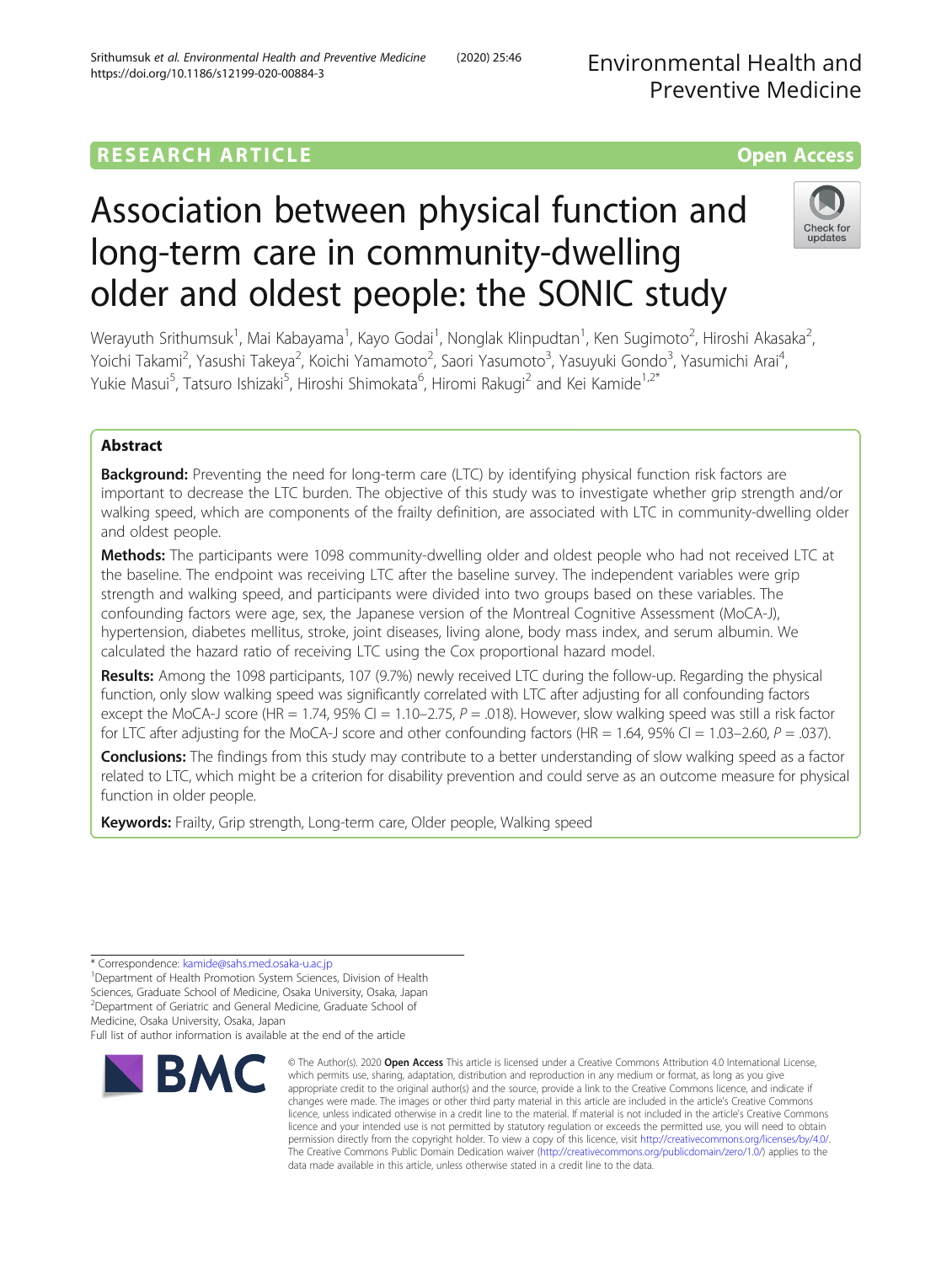# Background

In 2000, Japan developed a system of long-term care (LTC) that rendered LTC a universal entitlement for every Japanese citizen aged 65 or older [\[1](#page-7-0)]. As a rapid increase in the users of LTC is leading to financial constraints, the Japanese government revised the LTC system in 2006 to concentrate on prevention strategies for those with lower-level needs and those at risk of requiring LTC in the future [[2](#page-7-0)], to minimize these problems. However, previous studies showed that the following are predictive factors for certification to receive LTC: advanced age, impaired walking ability, deterioration in instrumental activities of daily living (IADL), cognitive impairment, treatment of underlying diseases, number of medications, history of falls, loss of excretory ability, functional inactivity, low social activity, poor self-reported health, not able to work, and depression  $[3-5]$  $[3-5]$  $[3-5]$ . Among such factors, progressive deterioration in physical function and activities of daily living are major health concerns of older people [\[6](#page-7-0)]. Therefore, screening for an impaired physical function is very important in the early identification of health risks among older people.

Fried et al. [\[7](#page-7-0)] proposed the phenotype model, which measures frailty using the components of the Cardiovascular Health Study (CHS) to describe the age-related decline in physical capacities based on the following criteria: (1) unintentional weight loss, (2) self-reported exhaustion, (3) low grip strength, (4) low physical activity, and (5) slow walking speed. According to this model, the presence of three or more indicates frailty with regard to Japan; Satake et al. [[8\]](#page-7-0) advocated a Japanese version of CHS (J-CHS) criteria, which can also identify frailty. The J-CHS's component and criteria are similar to the original phenotype model. Previous studies of frailty and adverse outcomes examined falls, hospitalizations, disability, death, and admission to LTC facilities [[7,](#page-7-0) [9\]](#page-7-0). However, no such study has tracked communitydwelling older people developing a need for LTC under home care or community-based care. In a study by Lee et al. [[10\]](#page-7-0), it was demonstrated that the combined use of grip strength and walking speed was accurate, precise, specific, and more sensitive for the Fried frailty phenotype than other possible combinations and suggested that these measures could be applied in a primary care setting. More significantly, grip strength and walking speed measurements do not require special equipment, they are not time-consuming or intrusive, and they are helpful in making decisions about interventions and care allocation [[11](#page-7-0)].

To our knowledge, no studies have determined the association of physical function with the incidence of the certified need of care in the national LTC system using handgrip strength and walking speed measurements in older and oldest Japanese people living in the community because in previous studies, data were collected based on self-reports [\[3,](#page-7-0) [4\]](#page-7-0) and the follow-up period was between 3 and 4 years [\[3](#page-7-0)–[5\]](#page-7-0). Therefore, to prevent older people from showing a declining function in the future, provide them with efficient and effective care, and delay its clinical consequences, investigating the relationship between physical function using grip strength and walking speed as indicators of the need for LTC is useful for community-dwelling older people. Moreover, longitudinal studies can provide information on changes in physical function in older people, such as transitions, trajectories, and factors associated with LTC. Consequently, the objective of this study was to investigate whether grip strength and/or walking speed, which are components of the frailty definition, are associated as physical function indicators with LTC in community-dwelling older and oldest people.

# **Methods**

# Participants

The study participants were recruited from the Septuagenarians, Octogenarians, Nonagenarians Investigation with Centenarians (SONIC) study, a longitudinal analysis involving the collection of data in the community at the baseline and follow-up every 3 years of a prospective cohort study ongoing since 2010 [\[12](#page-7-0)].

The inclusion criteria of this study were as follows: (1) they were free of LTC needs at the baseline, (2) having LTC data at the baseline and follow-up, (3) no missing data for each potential confounding factor, (4) without a history of Parkinson's disease, and (5) free of the need for walking aids at the baseline. All data were collected at the baseline (2010–2012), while LTC data were collected at the baseline and during follow-up (2013–2018). About 69.63% of the participants were followed up every 3 years (wave 1–wave 3), meaning that participants aged 70 years were followed for 8 years while those aged 80 and 90 years were followed for 7 and 6 years, respectively. The follow-up for the remainder varied from 3 to 8 years. At the baseline, a total of 2245 participants in all age groups  $(69-71 \text{ years}$  old = 1000, 79-81 years old = 973, and 89-91 years old =  $272$ ) were included, but only 1098 participants met the inclusion criteria (Fig. [1](#page-2-0)).

# The LTC assessment

Full details regarding the LTC system in Japan were described previously  $[1]$  $[1]$ . The care need levels for LTC services are categorized into the following 7 levels: support need levels 1 and 2 and care need levels 1–5. The higher the level of care need, the more severe the conditions, requiring higher levels of care and services to avoid functional limitations and promote independent living. We identified participants who were receiving some level of LTC services as having received LTC.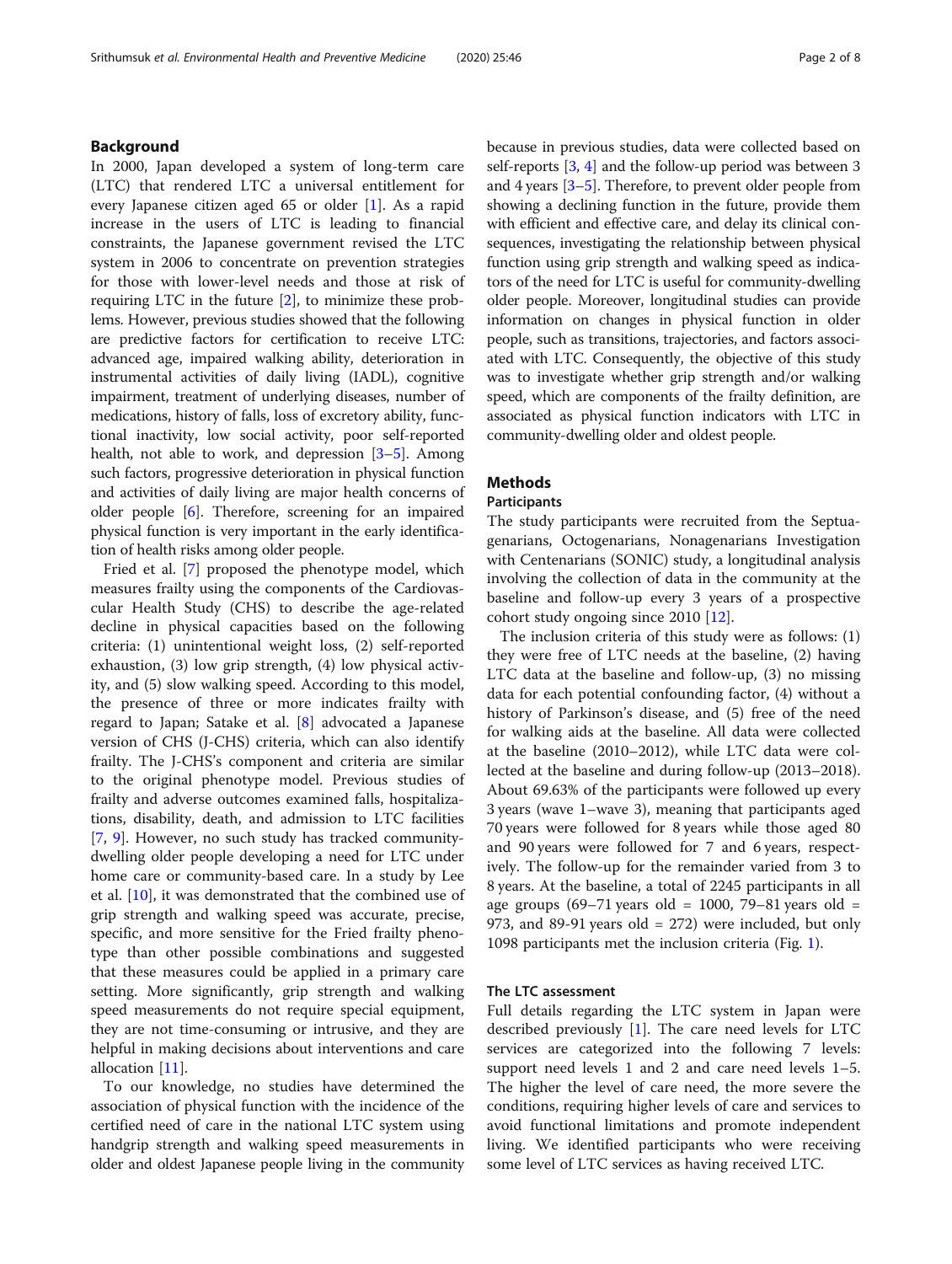<span id="page-2-0"></span>

# Grip Strength

The participants' grip strength was performed by trained physical therapists. The dominant grip strength was measured using the Smedley hand dynamometer (Model YD-100; Yagami Ltd., Tokyo, Japan). Measurements were taken in a sitting posture twice, with arms resting against the body. In the analysis, the average of the first and second measurements was used. Weak grip strength was defined as  $< 26$  kg for males and  $< 18$  kg for females [\[8\]](#page-7-0).

#### Walking speed

The participants' walking speed was implemented by trained physical therapists. The time taken to walk along a 2.44-m course was measured on a walking speed scale. Another measurement was obtained using a digital timer, and the two measurements were combined to give the average walking speed. Slow walking speed was defined according to a cutoff  $< 1.0$  m/s [[8](#page-7-0)].

# Potential confounding factors

Potential confounding factors taken into consideration in the study included age and sex. Living alone was noted in the two groups (living alone and living together with others). A blood sample was obtained, and biochemical tests in grams/deciliter units determined serum albumin levels.

History of stroke and joint diseases was classified in accordance with their yes/no responses. Body mass index (BMI) was measured and formulated as the weight in kilograms divided by the square of the height in meters  $(kg/m<sup>2</sup>)$ .

Hypertension (HT) was diagnosed in accordance with the 2019 guideline of the Japanese Society of Hyperten-sion [[13\]](#page-7-0), characterized by systolic blood pressure (BP)  $\ge$ 140 mmHg and diastolic BP  $\geq$  90 mmHg or antihypertensive drug use.

Diabetes mellitus (DM) was defined as fasting blood glucose ≥ 126 mg/dL, casual blood glucose ≥ 200 mg/dL, hemoglobin A1c  $\geq$  6.5%, or antidiabetic drug use by the Japan Diabetes Society [\[14](#page-7-0)].

The cognitive function assessment of the participants' was performed by trained psychologists using the Japanese version of the Montreal Cognitive Assessment  $(MoCA-I)$  [[15](#page-7-0)]. The total scores of MoCA-J  $(0-30)$ points) were used for assessment of the cognitive function. A higher score indicated greater cognitive function.

#### Statistical analysis

The outcome event was the need for LTC. Cases were censored during the follow-up period. First, we carried out a descriptive analysis of the samples; Pearson's chisquare or Fisher's exact test for categorical variables and the independent  $t$  test for continuous variables were used to compare baseline characteristics between groups who had received and not received LTC.

Cox proportional hazard regression analyses were performed using the following 3 models to estimate hazard ratios (HRs) and 95% confidence intervals (95% CI). Model 1 was constructed using the grip strength and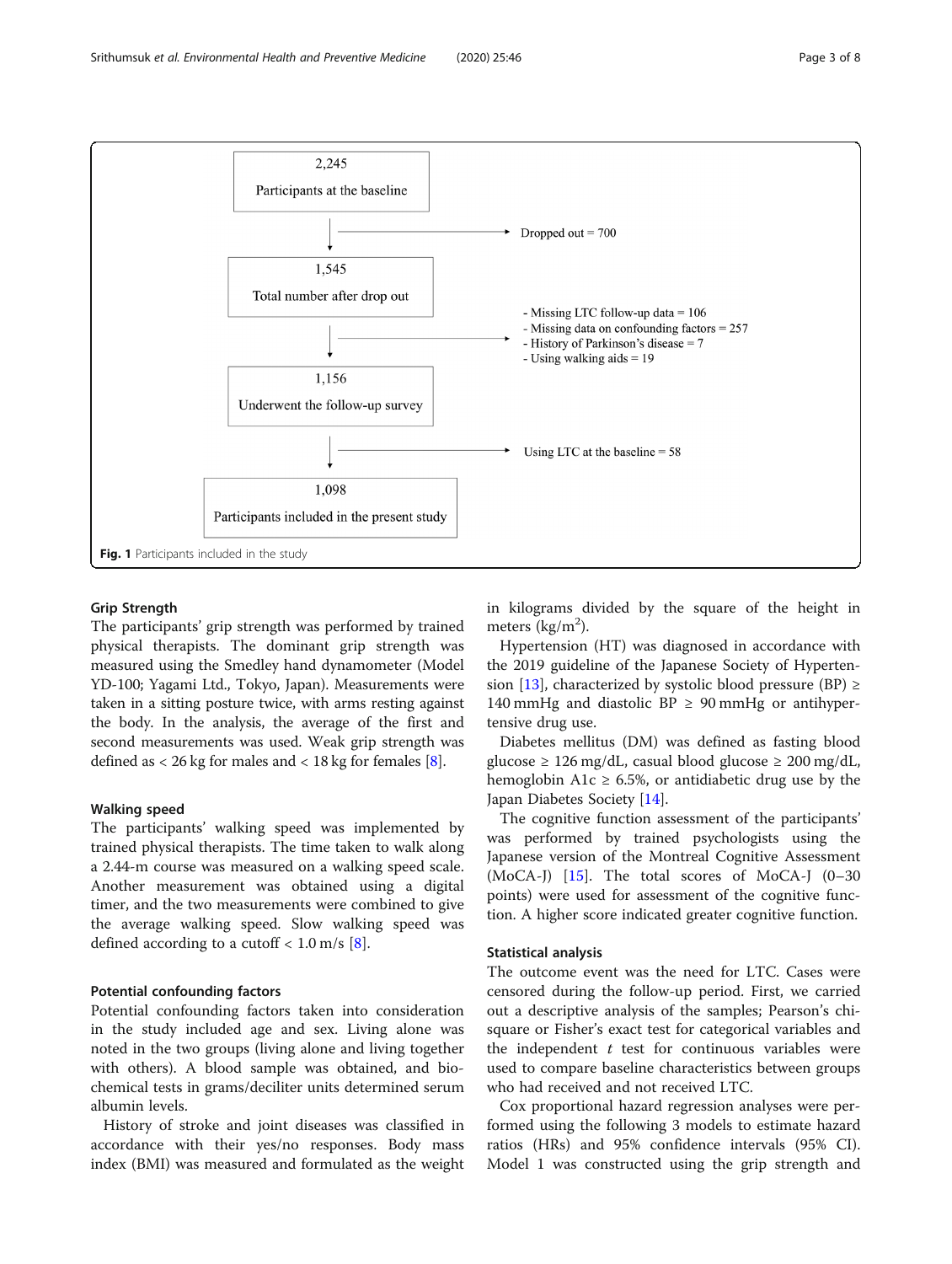walking speed as independent variables. Model 2 included age, sex, HT, DM, stroke, joint diseases, living alone, BMI, and serum albumin as independent variables in addition to grip strength and walking speed. Model 3 included the MoCA-J score in addition to model 2, which was called the adjusted model. Moreover, cox proportional hazard regression analyses were also implemented following stratification by age. P values of  $< 0.05$ were considered significant. These statistical analyses were carried out with SPSS Statistics 26.0 (IBM Japan, Tokyo, Japan).

# Results

In the baseline survey, 2245 participants were recruited, but only 1098 (48.91%) had not received LTC at the baseline and met the inclusion criteria, as shown in Fig. [1](#page-2-0). After a follow-up of the LTC status, 107 (9.7%) participants had used LTC services. When the participants were grouped based on receiving LTC after follow-up, the independent physical function was also significant based on a weak grip strength on comparing those who received and those who did not receive LTC (53.3 vs. 35.7%, respectively;  $P < .001$ ). Similarly, the slow walking speed in those who received LTC was also assigned a higher percentage than in those not receiving LTC (75.7 vs. 58.2%, respectively;  $P < .001$ ) (Table [1](#page-4-0)).

Table [2](#page-5-0) shows findings from the Cox proportional hazard regression analyses. The analysis of independent physical function variables showed that only slow walking speed was significantly correlated with LTC after adjusting for all confounding factors except the MoCA-J score (HR = 1.74, 95%  $CI = 1.10-2.75$ ,  $P = .018$ ). However, slow walking speed was still a risk factor for LTC after adjusting for the MoCA-J score and other confounding factors (HR = 1.64, 95% CI =  $1.03 - 2.60$ ,  $P = .037$ ). Moreover, other variables affecting the need for LTC included a lower MoCA-J score  $(HR = 0.93, 95\% \text{ CI} = 0.88 - 0.98, P = .005)$ , an advanced age (80 years old, HR = 4.56, 95% CI = 2.55–8.16,  $P < .001$ ; 90 years old, HR = 8.84, 95% CI = 3.81-20.52,  $P < .001$ ; with 70 years old as a reference), and a female sex, with females showing a higher risk than males (HR =  $1.63$ , 95% CI = 1.07–2.49,  $P = .023$ ). In addition, on comparing cumulative hazards between the groups, both grip strength and walking speed are shown in Figs. [2](#page-5-0) and [3](#page-6-0). Moreover, adjusted Cox proportional hazard regression analyses following age stratification (only 70 and 80 years old) were implemented (Additional file [1:](#page-6-0) Table S1 & Additional file [2:](#page-6-0) Table S2), but the analysis of those in their 90s is not shown because no one in the normal walking speed group received LTC and the sample size was too small.

# **Discussion**

The principal finding of the present study was that those receiving LTC among Japanese community-dwelling

older and oldest people showed a significantly slower walking speed as an independent physical function variable. Additional predictors of receiving LTC were a lower MoCA-J score, an advanced age, and a female sex.

Long-term care was correlated with only a slow walking speed but was not significant for a weak grip strength, and this finding agreed with that of Chen et al. [[6\]](#page-7-0) who investigated the use of walking speed and grip strength to predict the cause of mortality and found that walking speed function impairment was a more powerful predictor of all-cause mortality at 3 years than grip strength. The study by Makizako et al. [\[16\]](#page-7-0) also demonstrated a slower walking speed, expected following activity limitation even in independent older adults with no IADL limitation. This indicates that walking speed is worth considering as a predictive marker of IADL limitation. Walking speed was, therefore, superior to other physical performance tests, such as grip strength, in identifying populations at a higher risk of all-cause mortality. At the same time, the combination of walking speed with grip strength had no better prognostic benefit than using walking speed only in predicting mortality from all causes [\[6](#page-7-0)].

Walking speed is, according to Shinkai [[17\]](#page-7-0), a strong predictor of IADL impairment in older people. This indicates that retaining the walking capacity while living independently is important for older adults. Owing to the decrease in walking speed and IADL, older people often continue to lose out on opportunities to take part in recreational activities and other social life aspects. For older people, whether they need some support or are completely independent, maintaining that level of independence requires strategies such as maintaining the functional ADL and remaining socially active through regular leisure activities that promote maintenance of the walking capacity [\[18\]](#page-7-0). Moreover, a slow walking speed was recognized as a better predictor of cumulative deficits over multiple physiological systems, which may also be more useful in identifying older adults with higher health risk profiles and the cause of the need for LTC. From this point of view, a slow walking speed has had a significant effect on the need for LTC certification compared with weak grip strength, as walking speed is a complex activity requiring sophisticated coordination of multiple body systems [[19\]](#page-7-0) as well as adequate coordination to maintain strength production, structural support, movement, and balance control [[20](#page-7-0)].

The need for LTC is related to not only independent factors such as a slow walking speed but also other variables such as a lower MoCA-J score, an advanced age, and a female sex. In the study of Nishiguchi et al. [[21](#page-7-0)], they found that cognitive decline is an independent predictor of new LTC requirement certifications, and the severity of the cognitive decline in the elderly is positively associated with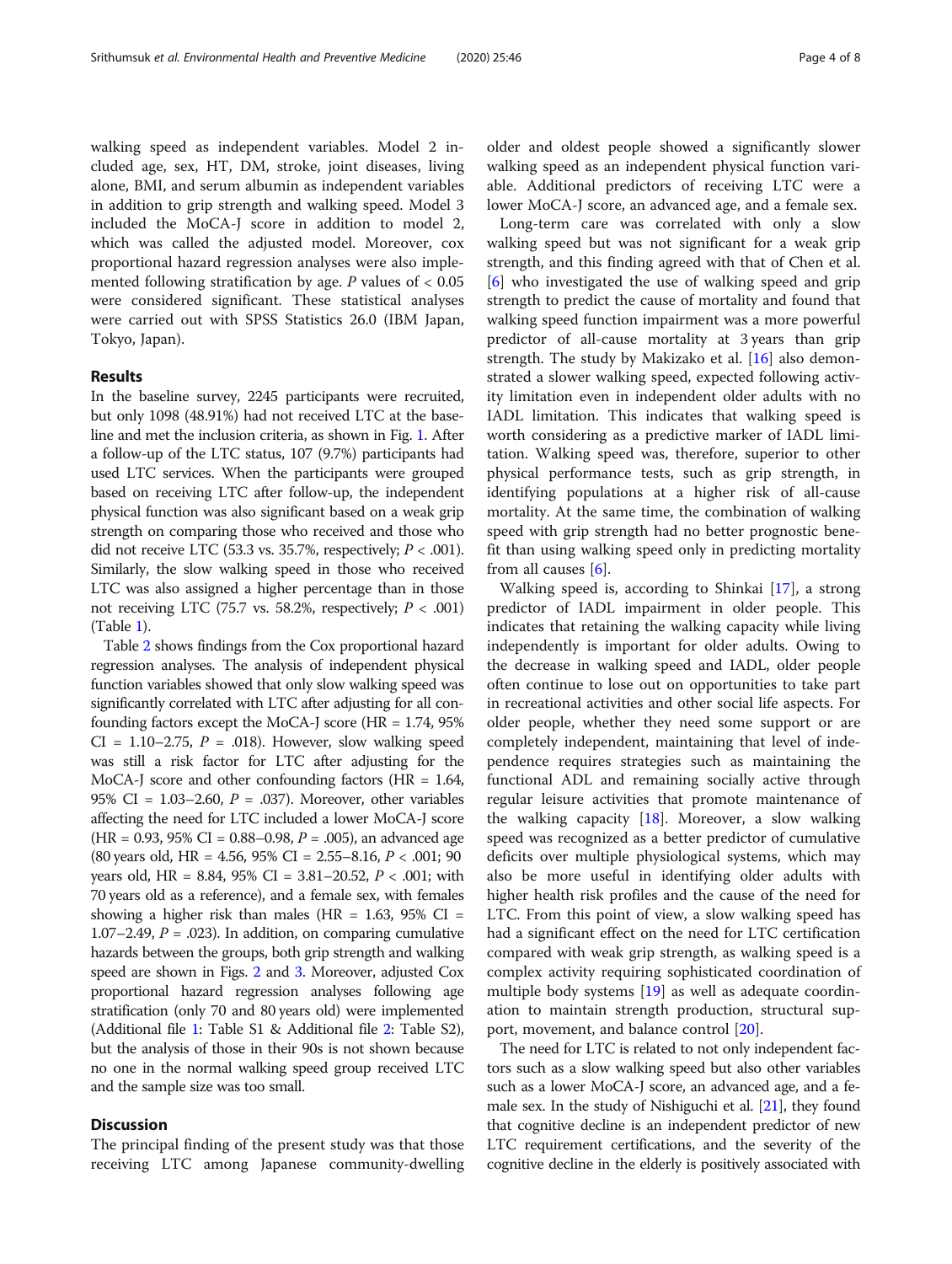<span id="page-4-0"></span>Srithumsuk et al. Environmental Health and Preventive Medicine (2020) 25:46 Page 5 of 8

| Characteristics                      | Total<br>$\pmb{N}$ (%) | Non-received LTC ( $n = 991$ ; 90.3%) | Received LTC ( $n = 107; 9.7\%)$ | $P$ value           |
|--------------------------------------|------------------------|---------------------------------------|----------------------------------|---------------------|
| Grip strength <sup>a</sup>           |                        |                                       |                                  |                     |
| Normal                               | 687 (62.6)             | 637 (64.3)                            | 50 (46.7)                        | $< .001^{\rm d}$    |
| Male                                 | 389 (56.6)             | 367 (57.6)                            | 22 (44.0)                        | .075 <sup>d</sup>   |
| Female                               | 298 (43.4)             | 270 (42.4)                            | 28 (56.0)                        |                     |
| Weak                                 | 411 (37.4)             | 354 (35.7)                            | 57 (53.3)                        |                     |
| Male                                 | 152 (37.0)             | 135 (38.1)                            | 17 (29.8)                        | .241 <sup>d</sup>   |
| Female                               | 259 (63.0)             | 219 (61.9)                            | 40 (70.2)                        |                     |
| Walking speed <sup>b</sup>           |                        |                                       |                                  |                     |
| Normal                               | 440 (40.1)             | 414 (41.8)                            | 26 (24.3)                        | $< .001^\mathrm{d}$ |
| Slow                                 | 658 (59.9)             | 577 (58.2)                            | 81 (75.7)                        |                     |
| $MoCA-J score (Mean \pm SD)$         | $23.00 \pm 3.44$       | $23.17 \pm 3.35$                      | $21.44 \pm 3.84$                 | < .001              |
| Age                                  |                        |                                       |                                  |                     |
| 70 y/o                               | 523 (47.6)             | 508 (51.3)                            | 15 (14.0)                        | $< .001^{\circ}$    |
| 80 y/o                               | 531 (48.4)             | 452 (45.6)                            | 79 (73.8)                        |                     |
| 90 y/o                               | 44 (4.0)               | 31(3.1)                               | 13(12.1)                         |                     |
| Sex                                  |                        |                                       |                                  |                     |
| Male                                 | 541 (49.3)             | 502 (50.7)                            | 39 (36.4)                        | .006 <sup>d</sup>   |
| Female                               | 557 (50.7)             | 489 (49.3)                            | 68 (63.6)                        |                     |
| HT                                   |                        |                                       |                                  |                     |
| No                                   | 299 (27.2)             | 278 (28.1)                            | 21 (19.6)                        | .068 <sup>d</sup>   |
| Yes                                  | 799 (72.8)             | 713 (71.9)                            | 86 (80.4)                        |                     |
| DM                                   |                        |                                       |                                  |                     |
| $\rm No$                             | 931 (84.8)             | 843 (85.1)                            | 88 (82.2)                        | .440 <sup>c</sup>   |
| Yes                                  | 167 (15.2)             | 148 (14.9)                            | 19 (17.8)                        |                     |
| <b>Stroke</b>                        |                        |                                       |                                  |                     |
| No                                   | 1043 (95.0)            | 943 (95.2)                            | 100 (93.5)                       | .444 <sup>c</sup>   |
| Yes                                  | 55 (5.0)               | 48 (4.8)                              | 7(6.5)                           |                     |
| Joint diseases                       |                        |                                       |                                  |                     |
| $\rm No$                             | 824 (75.0)             | 756 (76.3)                            | 68 (63.6)                        | .006 <sup>d</sup>   |
| Yes                                  | 274 (25.0)             | 235 (23.7)                            | 39 (36.4)                        |                     |
| Living alone                         |                        |                                       |                                  |                     |
| No                                   | 909 (82.8)             | 832 (84.0)                            | 77 (72.0)                        | .002 <sup>c</sup>   |
| Yes                                  | 189 (17.2)             | 159 (16.0)                            | 30 (28.0)                        |                     |
| <b>BMI</b> (Mean $\pm$ SD)           | $22.73 \pm 2.89$       | $22.75 \pm 2.88$                      | $22.50 \pm 3.00$                 | .386                |
| <b>Serum albumin</b> (Mean $\pm$ SD) | $4.37 \pm 0.27$        | $4.38 \pm 0.27$                       | $4.30 \pm 0.27$                  | .005                |

Table 1 Comparison of baseline characteristics between subjects in non-received LTC and those received LTC groups during followup ( $n = 1,098$ )

Independent t test for continuous variable

BMI body mass index, DM diabetes mellitus, HT hypertension, LTC long-term care, MoCA-J The Japanese version of the Montreal Cognitive Assessment, SD standard deviation, y/o years old

Weakness was defined as a maximum grip strength < 26 kg in males and < 18 kg in females

<sup>b</sup>Slowness was defined as a gait speed < 1.0 m/s.

 ${}^{c}P$  values from Pearson's chi-square test<br> ${}^{d}P$  values from Fisher's exact test

 ${}^{d}P$  values from Fisher's exact test

LTC requirement certification in Japan. In an LTC setting, cognitive functioning may be a robust predictor, because dysfunction can impair one's ability to complete ADLs, as well as one's ability to engage in safety precautions (e.g., preventing falls). Thus, changes in cognitive functioning may possibly further impair the physical function [\[22\]](#page-7-0).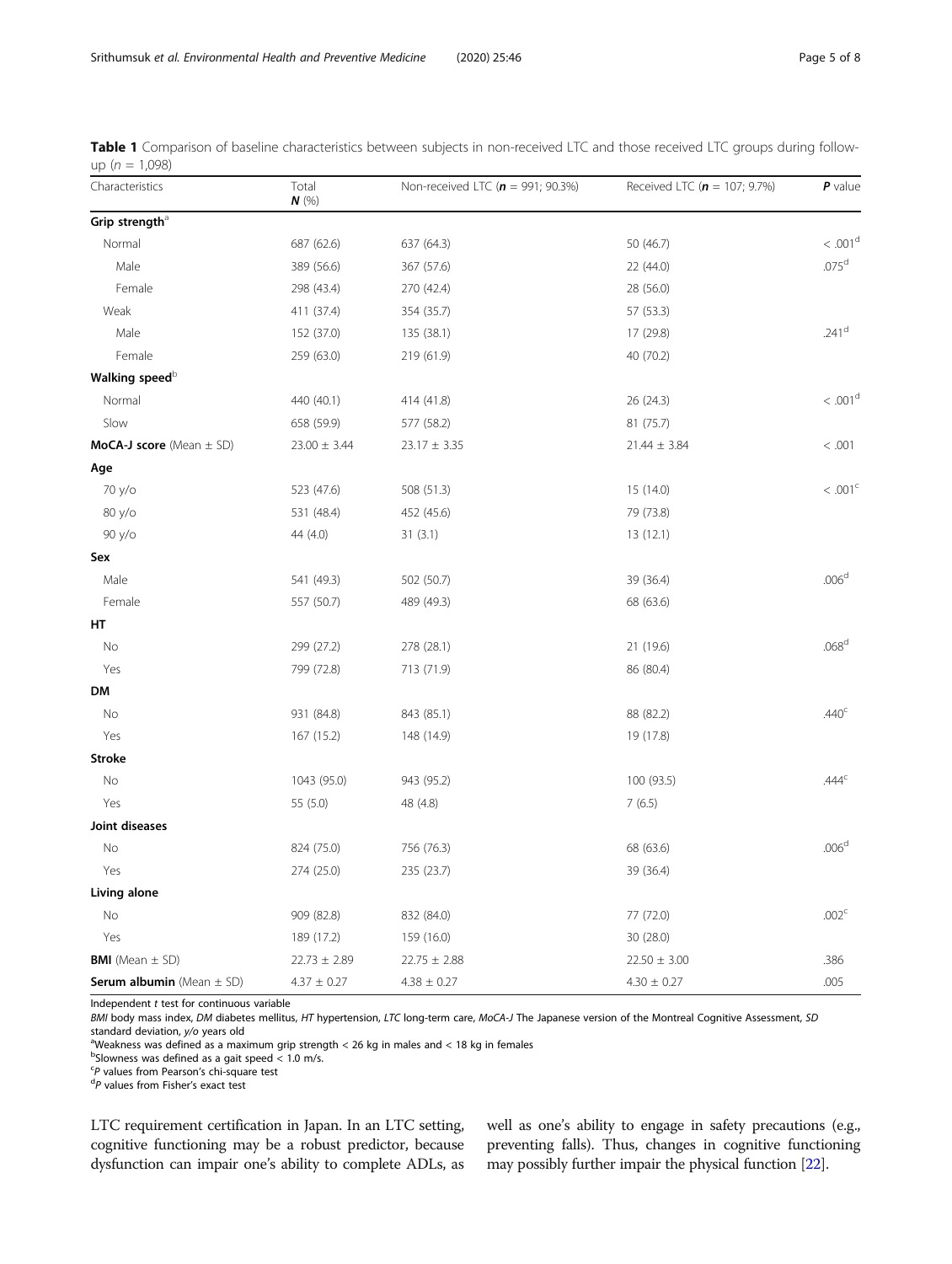<span id="page-5-0"></span>

| <b>Table 2</b> Cox proportional hazard regression analyses of receiving LTC ( $n = 1098$ ) |  |  |  |  |
|--------------------------------------------------------------------------------------------|--|--|--|--|
|--------------------------------------------------------------------------------------------|--|--|--|--|

| Variables                         | Model 1 <sup>a</sup> |               |            | Model 2 <sup>b</sup> |           | Model 3 <sup>c</sup> |  |
|-----------------------------------|----------------------|---------------|------------|----------------------|-----------|----------------------|--|
|                                   | <b>HR</b>            | 95% CI        | <b>HR</b>  | 95% CI               | <b>HR</b> | 95% CI               |  |
| Weak grip strength<br>ref. normal | $2.12***$            | $1.45 - 3.09$ | 1.34       | $0.90 - 2.01$        | 1.23      | $0.82 - 1.85$        |  |
| Slow walking speed<br>ref. normal | $2.24***$            | 1.44-3.49     | $1.74*$    | $1.10 - 2.75$        | $1.64*$   | $1.03 - 2.60$        |  |
| MoCA-J score                      |                      |               |            |                      | $0.93***$ | $0.88 - 0.98$        |  |
| <b>Age</b> (ref. = 70 $y$ /o)     |                      |               |            |                      |           |                      |  |
| 80 y/o                            |                      |               | $5.11***$  | $2.87 - 9.11$        | $4.56***$ | $2.55 - 8.16$        |  |
| 90 y/o                            |                      |               | $11.35***$ | 4.98-25.85           | 8.84***   | $3.81 - 20.52$       |  |
| <b>Sex</b> (ref. = male)          | -                    | -             | $1.63*$    | $1.07 - 2.49$        | $1.63*$   | $1.07 - 2.49$        |  |
| <b>HT</b>                         | -                    | -             | 1.01       | $0.61 - 1.68$        | 0.99      | $0.60 - 1.64$        |  |
| DM                                |                      |               | 1.12       | $0.67 - 1.88$        | 1.13      | $0.68 - 1.90$        |  |
| <b>Stroke</b>                     |                      |               | 1.41       | $0.64 - 3.08$        | 1.44      | $0.66 - 3.15$        |  |
| Joint diseases                    |                      | -             | 1.11       | $0.74 - 1.67$        | 1.18      | $0.79 - 1.78$        |  |
| Living alone                      |                      |               | 1.34       | $0.86 - 2.10$        | 1.42      | $0.91 - 2.23$        |  |
| BMI                               |                      |               | 1.01       | $0.94 - 1.08$        | 1.00      | $0.93 - 1.08$        |  |
| Serum albumin                     |                      |               | 0.65       | $0.31 - 1.39$        | 0.72      | $0.35 - 1.50$        |  |

BMI body mass index, CI confidence interval, DM diabetes mellitus, HR hazard ratio, HT hypertension, LTC long-term care, MoCA-J The Japanese version of the Montreal Cognitive Assessment, ref. reference, y/o years old

 $*P < .05$ 

 $* p < .01$ 

 $***P < .001$ 

<sup>a</sup>Model 1 was unadjusted for physical function (weak grip strength and slow walking speed)

b<br>Model 2 was adjusted for physical function by age, sex, HT, DM, stroke, joint diseases, living alone, BMI, and serum albumin

c Model 3 was adjusted for physical function by MoCA-J score, age, sex, HT, DM, stroke, joint diseases, living alone, BMI, and serum albumin

Advanced age- and sex-related differences in walking speed also emerged. In the study of Wu et al. [\[23\]](#page-7-0), determinants of the need for LTC among older Taiwanese adults were examined, and they found that advanced age was a predictive factor for receiving LTC. This basically illustrates that people who are older usually show a decrease in health, and this, in effect, leads to the increased use of health care like LTC services [\[24\]](#page-7-0). While sex-related slow walking speed in females was a higher risk of the need for LTC compared with males. This phenomenon can be explained by women showing impaired exercise performance in the domains of lower extremity strength, balance, and ambulation, which means that a sedentary lifestyle will cause low social activity and then ADL or IADL limitations; subsequently, LTC needs among older people can increase [\[25](#page-7-0)].

In the present study, several limitations have to be mentioned. First, the participants in the study are not a

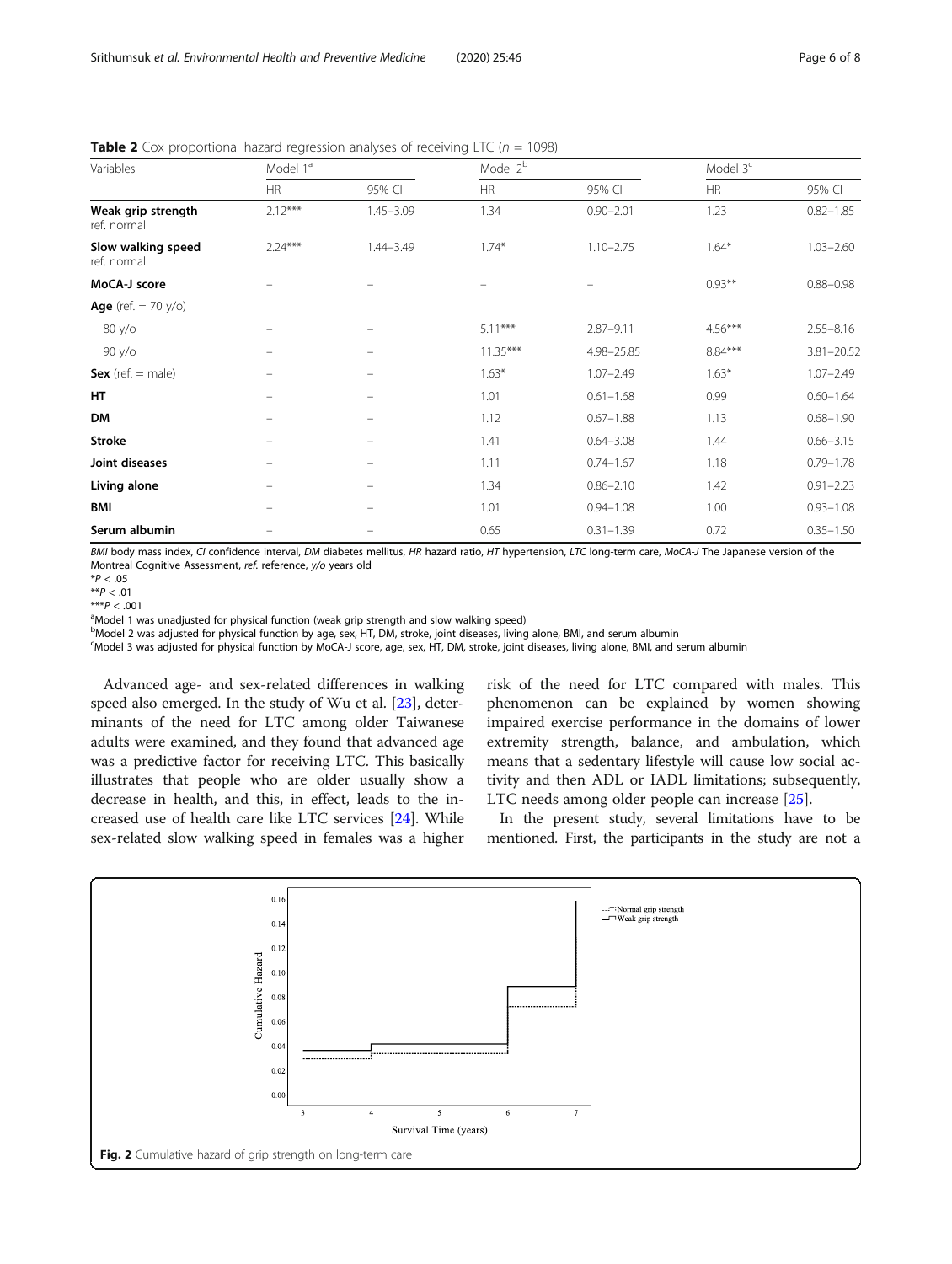<span id="page-6-0"></span>

representative sample of the general population of older Japanese people but rather were volunteers and, thus, possibly more health conscious. As such, selection bias might be inevitable in the present study. Second, our study population was limited, including only non-institutionalized, community-dwelling, age-homogeneous Japanese citizens in restricted areas, most of whom were mentally healthy and without dementia despite the sample being taken from a basic residential registry. Lastly, the number of people with a need for LTC may have been underestimated because this was measured using LTC insurance in the present study. People with such a need may thus have been grouped as not requiring LTC. Moreover, LTC data were collected by participants' self-report. Information from national LTC database system may have more accuracy.

# Conclusion

The findings of this study may contribute to a better understanding of factors related to LTC. In particular, walking speed could be a useful indicator to classify older people at high risk of requiring LTC, which may be a criterion for disability prevention interventions and could serve as an outcome measure for physical function studies in older people.

# Supplementary information

Supplementary information accompanies this paper at [https://doi.org/10.](https://doi.org/10.1186/s12199-020-00884-3) [1186/s12199-020-00884-3](https://doi.org/10.1186/s12199-020-00884-3).

Additional file 1: Table S1. Cox proportional hazard regression analyses of those receiving LTC (n = 523) (70 years old).

Additional file 2: Table S2. Cox proportional hazard regression analyses of those receiving LTC ( $n = 531$ ) (80 years old).

#### Abbreviations

ADL: Activities of daily living; BMI: Body mass index; BP: Blood pressure; CHS: Cardiovascular Health Study; CI: Confidence interval; DM: Diabetes mellitus; HR: Hazard ratio; HT: Hypertension; IADL: Instrumental activities of daily living; J-CHS: The Japanese version of Cardiovascular Health Study;

LTC: Long-term care; MoCA-J: The Japanese version of the Montreal Cognitive Assessment; SONIC: The Septuagenarians, Octogenarians, Nonagenarians Investigation with Centenarians study

#### Acknowledgements

We are grateful to all SONIC participants who participated in these studies. We sincerely appreciate all staff involved in the SONIC study, especially Yumiko Aoshima and Tae Matsue for their secretarial work and support. The members of the SONIC Study Group (in addition to the authors) are as follows: Toshiaki Sekiguchi, Kentaro Tanaka, Tomoko Noma, Kazuya Taira, Naoko Wada, and Atsuko Higuchi at the Division of Health Sciences, Osaka University Graduate School of Medicine; Serina Yokoyama, Satomi Maeda, Motonori Nagasawa, and Taku Fujimoto at the Department of Geriatric and General Medicine, Osaka University Graduate School of Medicine; Kennichi Matsuda, Taiji Ogawa, Yuichi Mihara, Masahiro Kitamura, and Yoshinobu Maeda at Osaka University Graduate School of Dentistry.

#### Authors' contributions

Srithumsuk, Kabayama, Gondo, Godai, Rakugi, and Kamide: concept, designed, and developed the overall research plan. All authors carried out the data collection. Srithumsuk, Kabayama, Godai, Klinpudtan, and Kamide conducted the analysis and interpretation of data. Sritumsuk, Kabayama, Godai, and Kamide wrote and had responsibility for the final contents of the manuscript. All authors read and approved the final manuscript.

#### Funding

This work was supported by grants-in-aid from the Ministry of Education, Culture, Sports, Science, and Technology of Japan (K.K.: 19 K07888, M.K.: 19 K11138) and from the Ministry of Health, Labour and Welfare (H.S.).

#### Availability of data and materials

The datasets used and/or analyzed during the current study are available from the corresponding author on reasonable request.

#### Ethics approval and consent to participate

The SONIC research was approved by the Osaka University Graduate School of Medicine, Dentistry, and Human Sciences (Osaka, Japan) and the Tokyo Metropolitan Geriatric Hospital and Institute of Gerontology (Tokyo, Japan) Institutional Review Board. Before beginning the survey, informed consent was obtained from all study participants on-site. Anonymity was ensured.

#### Consent for publication

Not applicable.

#### Competing interests

The authors declare that they have no competing interests.